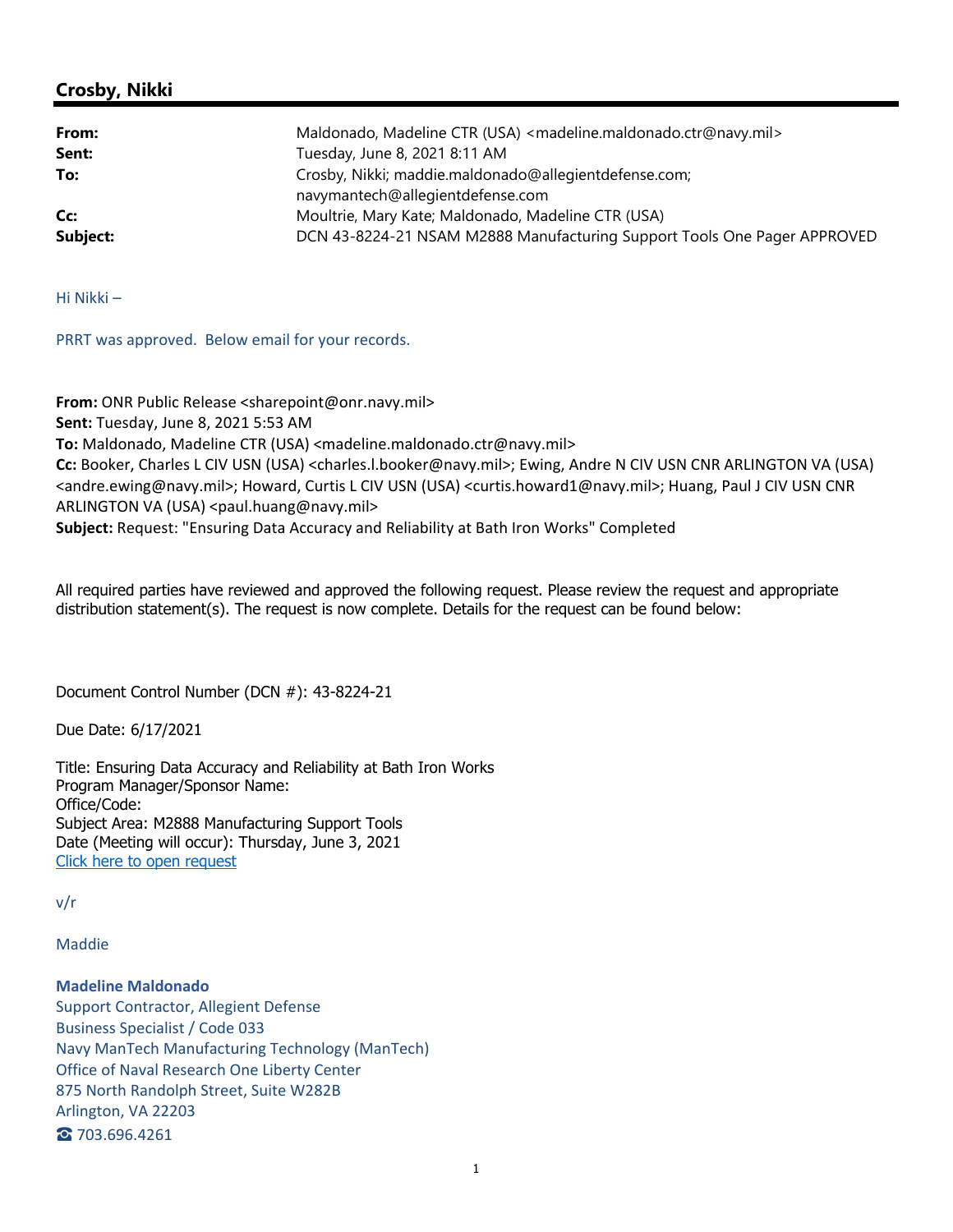Email: madeline.maldonado.ctr@navy.mil Email: maddie.maldonado@allegientdefense.com

**From:** Maldonado, Madeline CTR (USA) **Sent:** Thursday, June 3, 2021 2:53 PM **To:** 'nikki.crosby@ati.org' <nikki.crosby@ati.org>; maddie.maldonado@allegientdefense.com; navymantech@allegientdefense.com **Cc:** marykate.moultrie@ati.org; Maldonado, Madeline CTR ONRA, 033 (madeline.maldonado.ctr@navy.mil) <madeline.maldonado.ctr@navy.mil> **Subject:** DCN 43‐8224‐21 NSAM M2888 Manufacturing Support Tools One Pager for Approval

Hi Nikki –

Your assigned PRRT DCN 43-8224-21. I'll notify you once it reaches Security.

**From:** ONR Public Release <sharepoint@onr.navy.mil> **Sent:** Thursday, June 3, 2021 2:46 PM **To:** Maldonado, Madeline CTR (USA) <madeline.maldonado.ctr@navy.mil> **Subject:** Request: "Ensuring Data Accuracy and Reliability at Bath Iron Works" Successfully Submitted for Review

The following request for public release was successfully submitted to the Division Lead/Deputy for review. Details for the request can be found below:

Document Control Number (DCN #): 43-8224-21

Due Date: 6/17/2021

Title: Ensuring Data Accuracy and Reliability at Bath Iron Works Program Manager/Sponsor Name: Office/Code: Subject Area: M2888 Manufacturing Support Tools Date (Meeting will occur): Thursday, June 3, 2021 Click here to open request

v/r

Maddie

**Madeline Maldonado** Support Contractor, Allegient Defense Business Specialist / Code 033 Navy ManTech Manufacturing Technology (ManTech) Office of Naval Research One Liberty Center 875 North Randolph Street, Suite W282B Arlington, VA 22203 ☎ 703.696.4261 Email: madeline.maldonado.ctr@navy.mil Email: maddie.maldonado@allegientdefense.com

**From:** nikki.crosby@ati.org <nikki.crosby@ati.org> **Sent:** Thursday, June 3, 2021 8:38 AM